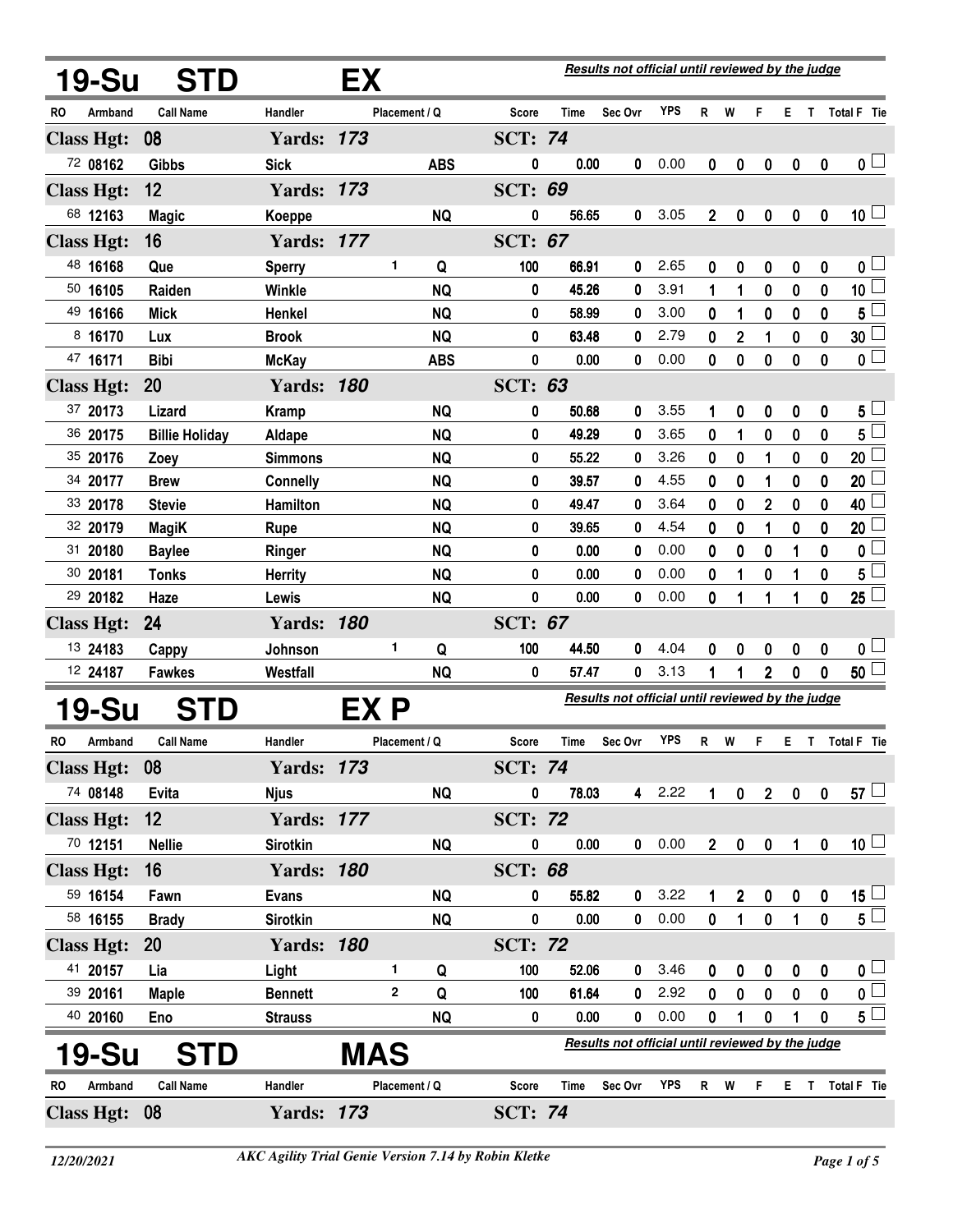| 71 08083          | Sherman               | Fong               |              | <b>NQ</b>  | 0              | 71.47 | 0           | 2.42 | 0              | 1                | 0              | 0                | 0            | $5\perp$                |
|-------------------|-----------------------|--------------------|--------------|------------|----------------|-------|-------------|------|----------------|------------------|----------------|------------------|--------------|-------------------------|
| <b>Class Hgt:</b> | 12                    | <b>Yards: 173</b>  |              |            | <b>SCT: 69</b> |       |             |      |                |                  |                |                  |              |                         |
| 62 12095          | Samm                  | Parker             | 1            | Q          | 100            | 45.02 | 0           | 3.84 | 0              | 0                | 0              | $\bf{0}$         | $\mathbf 0$  | 0                       |
| 65 12091          | <b>Risk</b>           | Lovett             | $\mathbf 2$  | Q          | 100            | 46.16 | 0           | 3.75 | 0              | 0                | 0              | $\bf{0}$         | 0            | $\overline{\mathbf{0}}$ |
| 61<br>12096       | <b>Midget</b>         | <b>Sperry</b>      | 3            | Q          | 100            | 60.01 | 0           | 2.88 | 0              | $\bf{0}$         | 0              | $\bf{0}$         | $\mathbf{0}$ | $\mathbf{0}$            |
| 67 12086          | <b>Neko</b>           | <b>Burns</b>       |              | <b>NQ</b>  | 0              | 58.86 | 0           | 2.94 | 1              | $\boldsymbol{2}$ | 0              | 0                | 0            | 15 $\mathsf{I}$         |
| 66 12090          | <b>Bubbins</b>        | Stephenson         |              | <b>NQ</b>  | 0              | 66.76 | 0           | 2.59 | $\mathbf{0}$   | 4                | 0              | $\boldsymbol{0}$ | $\mathbf 0$  | 20                      |
| 64 12092          | Griffen               | <b>Trede</b>       |              | <b>NQ</b>  | 0              | 0.00  | 0           | 0.00 | 0              | 1                | 0              | 1                | $\mathbf{0}$ | 5                       |
| 63 12094          | <b>Booker</b>         | <b>Ellis</b>       |              | <b>NQ</b>  | 0              | 55.70 | 0           | 3.11 | 0              | $\overline{2}$   | 0              | $\bf{0}$         | 0            | 10 <sub>1</sub>         |
| 60 12097          | <b>Tippsy</b>         | Zaeske             |              | <b>NQ</b>  | 0              | 48.15 | 0           | 3.59 | 1              | $\overline{2}$   | $\overline{2}$ | $\bf{0}$         | $\mathbf 0$  | $55 -$                  |
| <b>Class Hgt:</b> | 16                    | <b>Yards: 177</b>  |              |            | <b>SCT: 67</b> |       |             |      |                |                  |                |                  |              |                         |
| 46 16099          | Levi                  | <b>Strauss</b>     |              | <b>NQ</b>  | 0              | 50.51 | 0           | 3.50 | 0              | 1                | 1              | 0                | 0            | 25                      |
| 44 16102          | <b>Dusty</b>          | <b>Dougherty</b>   |              | <b>NQ</b>  | 0              | 66.17 | 0           | 2.67 | 0              | 1                | 0              | $\mathbf 0$      | 0            | 5                       |
| 43 16107          | Kite                  | Parker             |              | <b>NQ</b>  | 0              | 0.00  | 0           | 0.00 | 0              | 1                | 0              | 1                | $\mathbf 0$  | $5^{\frac{1}{2}}$       |
| 42 16109          | Ki                    | Hansen             |              | <b>NQ</b>  | 0              | 53.13 | 0           | 3.33 | 1              | 1                | 0              | $\mathbf 0$      | 0            | $\overline{10}$         |
| <b>Class Hgt:</b> | 20                    | <b>Yards: 180</b>  |              |            | <b>SCT: 63</b> |       |             |      |                |                  |                |                  |              |                         |
| 14 20134          | <b>Bourbon</b>        | Jensen             | 1            | Q          | 100            | 37.07 | 0           | 4.86 | 0              | 0                | 0              | 0                | 0            | 0                       |
| 27 20111          | O. C. D.              | <b>Urquhart</b>    | $\mathbf 2$  | Q          | 100            | 38.18 | 0           | 4.71 | 0              | 0                | 0              | 0                | 0            | $\overline{\mathbf{0}}$ |
| 24 20115          | <b>Story</b>          | Robertson          | 3            | Q          | 100            | 41.95 | 0           | 4.29 | 0              | 0                | 0              | $\mathbf 0$      | 0            | 0                       |
| 16 20131          | Luna                  | Anderson           | 4            | Q          | 100            | 45.08 | 0           | 3.99 | 0              | 0                | 0              | 0                | 0            | 0                       |
| 26 20112          | Faith                 | Lorenz             |              | Q          | 100            | 50.61 | 0           | 3.56 | 0              | 0                | 0              | $\bf{0}$         | $\mathbf{0}$ | 0                       |
| 18 20128          | <b>Charlie Parker</b> | Aldape             |              | Q          | 100            | 54.87 | 0           | 3.28 | 0              | 0                | 0              | $\bf{0}$         | 0            | $\Box$<br>0             |
| 28 20110          | <b>Razzie</b>         | Pearce             |              | <b>NQ</b>  | 0              | 57.86 | 0           | 3.11 | 1              | $\overline{2}$   | 0              | $\boldsymbol{0}$ | $\bf{0}$     | 15                      |
| 25 20114          | <b>Apollo</b>         | Hammer             |              | <b>NQ</b>  | 0              | 0.00  | 0           | 0.00 | 0              | 0                | 1              | 1                | 0            | 20 <sup>1</sup>         |
| 23 20116          | Wilson                | <b>Marques</b>     |              | <b>NQ</b>  | 0              | 50.68 | 0           | 3.55 | 0              | 1                | 0              | $\boldsymbol{0}$ | 1            | 10                      |
| 22 20118          | Aspen                 | <b>Mierisch</b>    |              | <b>NQ</b>  | 0              | 47.76 | 0           | 3.77 | 1              | 0                | 0              | $\bf{0}$         | 0            | 5                       |
| 21 20121          | <b>Tarah</b>          | <b>Brusendorff</b> |              | <b>NQ</b>  | 0              | 58.71 | 0           | 3.07 | 0              | 1                | 0              | 0                | $\mathbf 0$  | 5                       |
| 19 20127          | Gemini                | Hammer             |              | <b>NQ</b>  | 0              | 0.00  | 0           | 0.00 | 0              | 1                | 0              | 1                | $\mathbf 0$  | 5                       |
| 17 20129          | Rumble                | Hammer             |              | <b>NQ</b>  | 0              | 56.91 | 0           | 3.16 | $\mathbf 0$    | $\overline{2}$   | 0              | $\pmb{0}$        | 0            | 10 <sup>1</sup>         |
| 15 20132          | <b>Kinsey</b>         | Schottman          |              | <b>NQ</b>  | 0              | 48.54 | $\pmb{0}$   | 3.71 | $\mathbf{1}$   | $\overline{1}$   | 0              | $\pmb{0}$        | $\pmb{0}$    | $\underline{10}$        |
| 20 20122          | Panzer                | Chapman            |              | <b>ABS</b> | 0              | 0.00  | $\mathbf 0$ | 0.00 | 0              | 0                | $\mathbf 0$    | $\pmb{0}$        | $\mathbf 0$  | $\overline{\mathbf{0}}$ |
| <b>Class Hgt:</b> | 24                    | <b>Yards: 180</b>  |              |            | <b>SCT: 67</b> |       |             |      |                |                  |                |                  |              |                         |
| 224145            | Jury                  | Light              | 1.           | Q          | 100            | 44.16 | 0           | 4.08 | 0              | 0                | 0              | 0                | 0            | $\mathsf{0} \sqcup$     |
| 3 24144           | <b>Skylar</b>         | Pearce             | $\mathbf{2}$ | Q          | 100            | 52.33 | 0           | 3.44 | 0              | 0                | 0              | $\mathbf 0$      | $\mathbf 0$  | 0 L                     |
| 11 20119          | Jada                  | Rupe               |              | <b>NQ</b>  | 0              | 0.00  | 0           | 0.00 |                | 0                | 1              | 1                | 0            | $25\perp$               |
| 10 24135          | <b>Strutz</b>         | <b>McKay</b>       |              | <b>NQ</b>  | 0              | 50.55 | 0           | 3.56 | 0              | $\overline{2}$   |                | 0                | 0            | 30                      |
| 924136            | Juneau                | <b>Markey</b>      |              | <b>NQ</b>  | 0              | 50.25 | 0           | 3.58 |                | 1                |                | 0                | 0            | 30                      |
| 8 24138           | Zia                   | Vosburgh           |              | <b>NQ</b>  | 0              | 0.00  | 0           | 0.00 | 0              | 1                | 0              | 1                | $\pmb{0}$    | 5                       |
| 7 24139           | <b>Benson</b>         | Liebmann           |              | <b>NQ</b>  | 0              | 54.67 | 0           | 3.29 | 0              | 1                | 1              | 0                | 0            | 25 <sup>1</sup>         |
| 6 24141           | <b>Tesla</b>          | <b>Markey</b>      |              | <b>NQ</b>  | 0              | 66.62 | 0           | 2.70 | 0              | $\mathbf 2$      | 1              | $\bf{0}$         | 0            | 30                      |
| 5 24142           | <b>Secret</b>         | Petrozzi           |              | <b>NQ</b>  | 0              | 0.00  | 0           | 0.00 |                | 0                | 0              | 1                | $\bf{0}$     | 5                       |
| 4 24143           | <b>Dazzle</b>         | Kletke             |              | NQ         | 0              | 0.00  | 0           | 0.00 | $\overline{2}$ | $\bf{0}$         | 0              | 1                | $\pmb{0}$    | 10 <sup>1</sup>         |
| <b>Class Hgt:</b> | <b>24C</b>            | <b>Yards: 180</b>  |              |            | <b>SCT: 63</b> |       |             |      |                |                  |                |                  |              |                         |
| 1 24C147          | Peak                  | Snelleman          | 1            | Q          | 100            | 35.24 | $\mathbf 0$ | 5.11 | $\mathbf 0$    | $\pmb{0}$        | $\pmb{0}$      | $\pmb{0}$        | $\pmb{0}$    | $\mathbf{0}$ $\Box$     |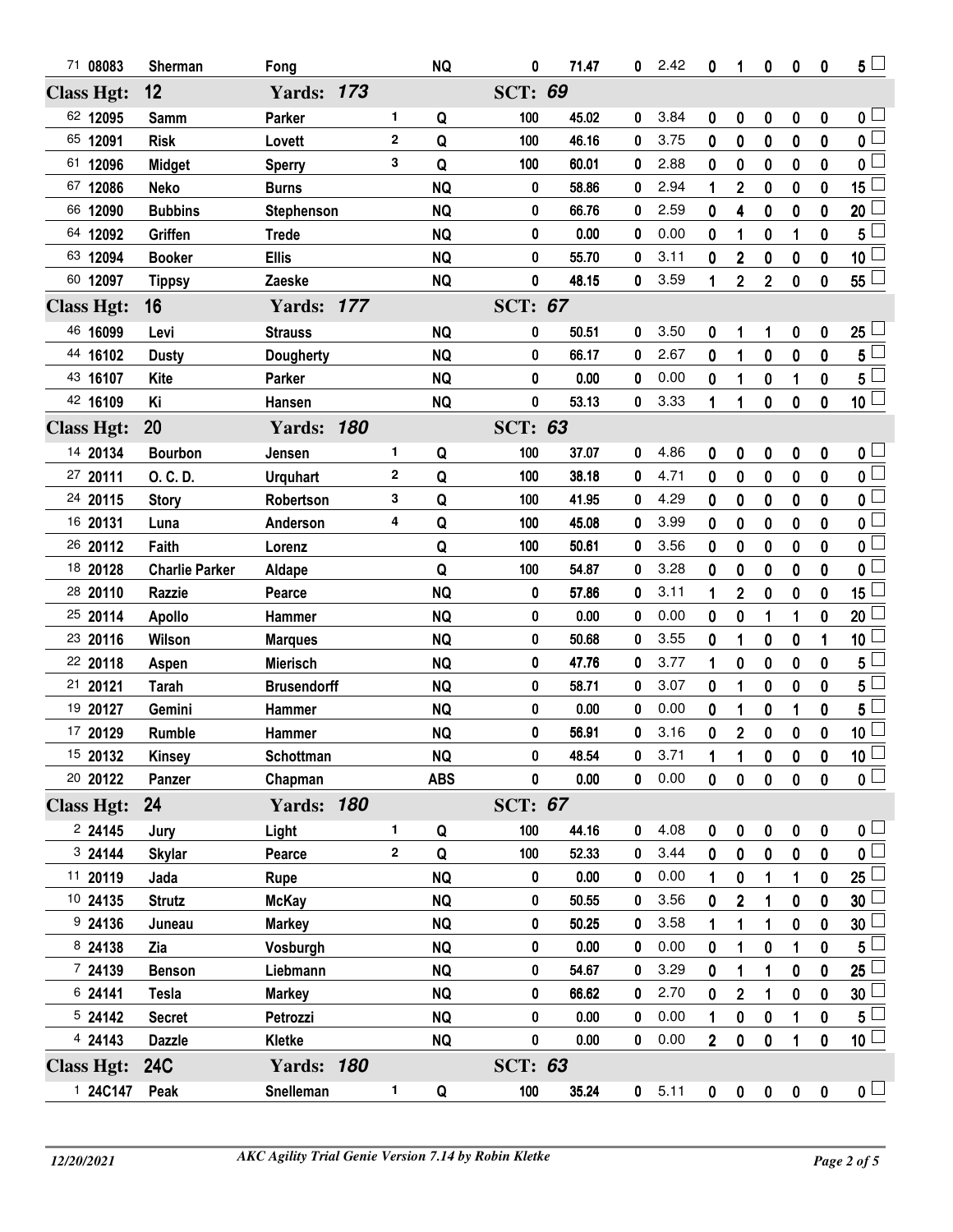|    | <b>19-Su</b>      | <b>STD</b>       |                        | <b>MAS P</b>  |            |                |             | Results not official until reviewed by the judge |            |                |             |             |             |             |                          |
|----|-------------------|------------------|------------------------|---------------|------------|----------------|-------------|--------------------------------------------------|------------|----------------|-------------|-------------|-------------|-------------|--------------------------|
| RO | Armband           | <b>Call Name</b> | Handler                | Placement / Q |            | <b>Score</b>   | <b>Time</b> | Sec Ovr                                          | <b>YPS</b> | R              | W           | F.          |             |             | E T Total F Tie          |
|    | <b>Class Hgt:</b> | 04               | <b>Yards: 173</b>      |               |            | <b>SCT: 79</b> |             |                                                  |            |                |             |             |             |             |                          |
|    | 76 04053          | Whimsy           | <b>Kletke</b>          | 1             | Q          | 100            | 54.04       | 0                                                | 3.20       | 0              | 0           | 0           | 0           | 0           | 0 <sub>1</sub>           |
|    | 75 04054          | <b>Bunny</b>     | Fong                   | $\mathbf{2}$  | Q          | 100            | 65.01       | 0                                                | 2.66       | 0              | $\bf{0}$    | $\mathbf 0$ | $\bf{0}$    | $\mathbf 0$ | $\overline{\mathbf{0}}$  |
|    | <b>Class Hgt:</b> | 08               | <b>Yards: 173</b>      |               |            | <b>SCT: 74</b> |             |                                                  |            |                |             |             |             |             |                          |
|    | 73 08056          | <b>Ebbie</b>     | <b>Sick</b>            |               | <b>ABS</b> | 0              | 0.00        | 0                                                | 0.00       | 0              | 0           | 0           | 0           | 0           | 0 <sub>1</sub>           |
|    | <b>Class Hgt:</b> | 12               | <b>Yards: 177</b>      |               |            | <b>SCT: 72</b> |             |                                                  |            |                |             |             |             |             |                          |
|    | 45 16101          | <b>Taliesin</b>  | <b>Cramer</b>          | 1             | Q          | 100            | 62.68       | 0                                                | 2.82       | 0              | 0           | 0           | 0           | 0           | 0 L                      |
|    | 69 12062          | <b>Sylvie</b>    | <b>Birkner</b>         |               | <b>ABS</b> | 0              | 0.00        | 0                                                | 0.00       | 0              | 0           | 0           | 0           | 0           | $\overline{\mathbf{0}}$  |
|    | <b>Class Hgt:</b> | 16               | <b>Yards: 180</b>      |               |            | <b>SCT: 68</b> |             |                                                  |            |                |             |             |             |             |                          |
|    | 55 16067          | Soda             | Jensen                 | 1             | Q          | 100            | 38.35       | 0                                                | 4.69       | 0              | 0           | 0           | 0           | 0           | 0                        |
|    | 57 16064          | <b>Kreed</b>     | Lewis                  | $\mathbf{2}$  | Q          | 100            | 41.50       | 0                                                | 4.34       | 0              | 0           | 0           | 0           | 0           | $\overline{\mathbf{0}}$  |
|    | 52 16074          | <b>Nadia</b>     | <b>Timmons</b>         | 3             | Q          | 100            | 47.82       | 0                                                | 3.76       | 0              | 0           | 0           | 0           | 0           | 0                        |
|    | 53 16073          | <b>Mynx</b>      | <b>Kletke</b>          | 4             | Q          | 100            | 48.11       | 0                                                | 3.74       | 0              | 0           | 0           | 0           | 0           | 0                        |
|    | 56 16065          | Luna             | <b>Chew</b>            |               | <b>NQ</b>  | 0              | 50.87       | 0                                                | 3.54       | 1              | 0           | 0           | 0           | 0           | 5                        |
|    | 54 16068          | <b>Shakira</b>   | Levine                 |               | <b>NQ</b>  | 0              | 40.26       | 0                                                | 4.47       | 1              | 0           | 1           | 0           | 0           | 25                       |
|    | 51 16075          | <b>Mango</b>     | <b>Temple-Thurston</b> |               | <b>NQ</b>  | 0              | 0.00        | 0                                                | 0.00       | 0              | 1           |             | 1           | 0           | 25                       |
|    | <b>Class Hgt:</b> | <b>20</b>        | <b>Yards: 180</b>      |               |            | <b>SCT: 72</b> |             |                                                  |            |                |             |             |             |             |                          |
|    | 38 20079          | <b>Nitro</b>     | Levine                 |               | <b>NQ</b>  | 0              | 58.60       | 0                                                | 3.07       | 1              | 1           | 0           | 0           | 0           | 10 <sup>L</sup>          |
|    | 19-Su             | STD              |                        | NOV A         |            |                |             | Results not official until reviewed by the judge |            |                |             |             |             |             |                          |
| RO | Armband           | <b>Call Name</b> | Handler                | Placement / Q |            | <b>Score</b>   | Time        | Sec Ovr                                          | <b>YPS</b> | R              | W           | F.          | E.          | T.          | <b>Total F</b> Tie       |
|    | <b>Class Hgt:</b> | 20               | <b>Yards: 146</b>      |               |            | <b>SCT: 70</b> |             |                                                  |            |                |             |             |             |             |                          |
|    | 6 20051           | Dash             | Green                  |               | <b>AIS</b> | 0              | 0.00        | 0                                                | 0.00       | 0              | 0           | 0           | 0           | 0           | 0 <sub>1</sub>           |
|    | <b>19-Su</b>      | <b>STD</b>       |                        | <b>NOV</b>    | Β          |                |             | Results not official until reviewed by the judge |            |                |             |             |             |             |                          |
| RO | Armband           | <b>Call Name</b> | Handler                | Placement / Q |            | <b>Score</b>   | Time        | Sec Ovr                                          | <b>YPS</b> | R              | W           | F.          |             |             | E T Total F Tie          |
|    | <b>Class Hgt:</b> | 08               | <b>Yards: 140</b>      |               |            | <b>SCT: 81</b> |             |                                                  |            |                |             |             |             |             |                          |
|    | 14 08016          | <b>Aries</b>     | Kletke                 |               | <b>NQ</b>  | 0              | 62.77       | 0                                                | 2.23       | 1              | $2^{\circ}$ | $\pmb{0}$   | $\pmb{0}$   | $\pmb{0}$   | $15\perp$                |
|    | <b>Class Hgt:</b> | 16               | <b>Yards: 143</b>      |               |            | <b>SCT: 72</b> |             |                                                  |            |                |             |             |             |             |                          |
|    | 12 16020          | Chewy            | Chang                  | 1             | Q          | 100            | 34.62       | 0                                                | 4.13       | 0              | 0           | 0           | 0           | $\mathbf 0$ | 0 <sub>1</sub>           |
|    | 13 12036          | <b>Ellie</b>     | <b>Dougherty</b>       |               | <b>NQ</b>  | 0              | 51.65       | 0                                                | 2.77       | 2              | 0           | 1           | 0           | 0           | 30 <sup>1</sup>          |
|    | 11 16039          | Zippie!          | <b>Phillips</b>        |               | <b>ABS</b> | 0              | 0.00        | 0                                                | 0.00       | 0              | $\mathbf 0$ | $\pmb{0}$   | $\mathbf 0$ | $\mathbf 0$ | $\overline{\mathbf{0}}$  |
|    | <b>Class Hgt:</b> | 24               | <b>Yards: 146</b>      |               |            | <b>SCT: 71</b> |             |                                                  |            |                |             |             |             |             |                          |
|    | 5 24046           | Sid              | Quay                   | 1             | Q          | 100            | 41.68       | 0                                                | 3.50       | 0              | 0           | 0           | 0           | 0           | 0 <sub>0</sub>           |
|    | 2 24190           | Nani             | Hasegawa               | $\mathbf{2}$  | Q          | 100            | 43.81       | 0                                                | 3.33       | 0              | $\bf{0}$    | 0           | $\bf{0}$    | 0           | $\mathbf{0}$             |
|    | 3 24049           | Zest             | <b>Mitchell</b>        |               | <b>NQ</b>  | 0              | 71.29       | 0                                                | 2.05       | $\mathbf 2$    | $\mathbf 2$ | 0           | 0           | 0           | 20 $\mathsf{\mathsf{L}}$ |
|    | 1 24191           | Cosmo            | <b>Chew</b>            |               | <b>NQ</b>  | 0              | 65.32       | 0                                                | 2.24       | $\overline{2}$ | $\mathbf 2$ | 1           | 0           | 1           | 45                       |
|    | 4 24047           | Cas              | <b>Satterfield</b>     |               | <b>ABS</b> | 0              | 0.00        | 0                                                | 0.00       | 0              | 0           | 0           | 0           | $\bf{0}$    | 0 <sup>1</sup>           |
|    | 19-Su             | <b>STD</b>       |                        | <b>NOV P</b>  |            |                |             | Results not official until reviewed by the judge |            |                |             |             |             |             |                          |
| RO | Armband           | <b>Call Name</b> | Handler                | Placement / Q |            | <b>Score</b>   | Time        | Sec Ovr                                          | <b>YPS</b> |                | R W         | F.          |             |             | E T Total F Tie          |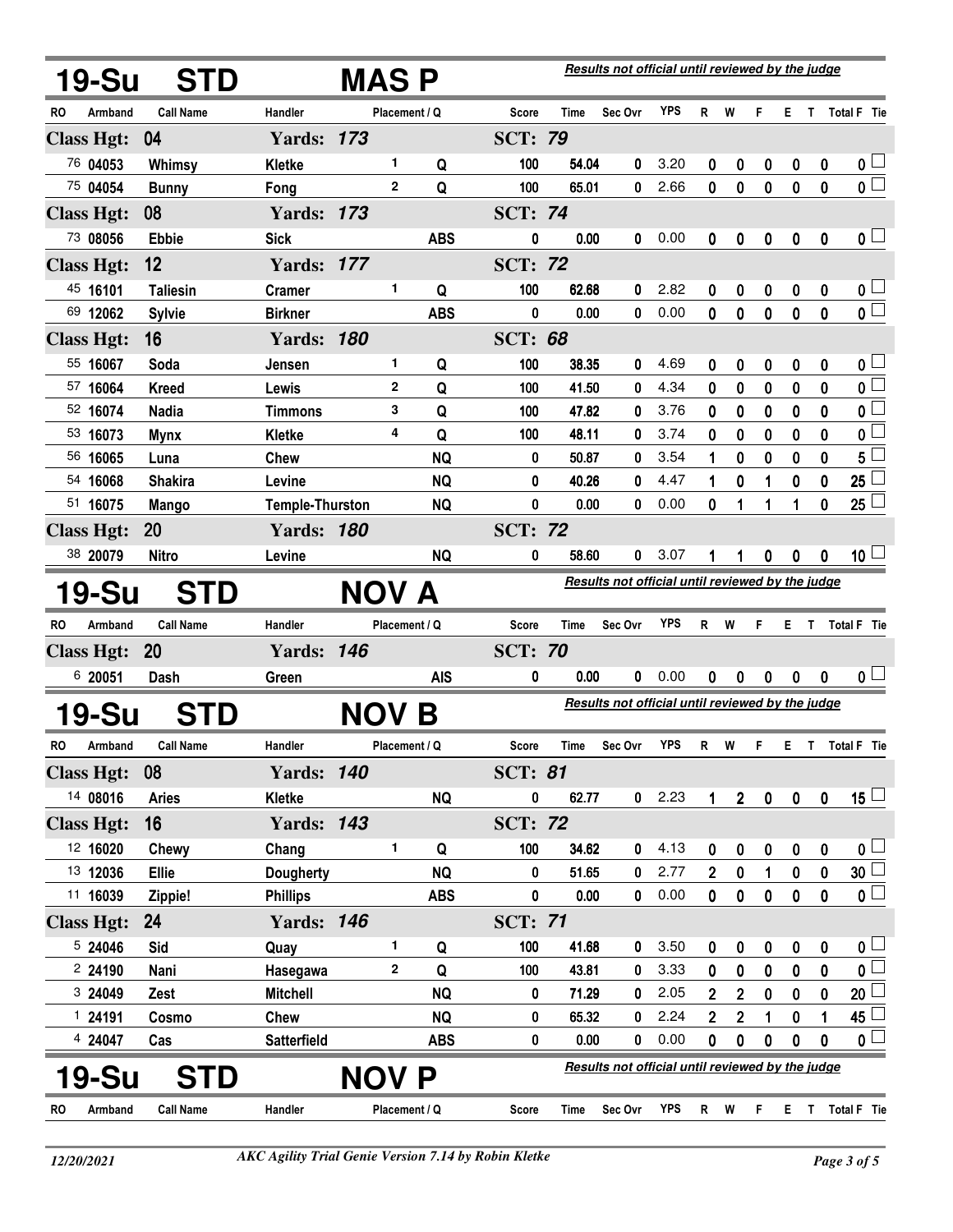| <b>Class Hgt:</b>      | <b>20</b>        | <b>Yards: 146</b>        |            |                         | <b>SCT: 76</b> |               |                                                  |              |                  |                  |                        |                  |                  |                                      |
|------------------------|------------------|--------------------------|------------|-------------------------|----------------|---------------|--------------------------------------------------|--------------|------------------|------------------|------------------------|------------------|------------------|--------------------------------------|
| 920032                 | Wheeler          | Hommel                   |            | 1<br>Q                  | 100            | 64.02         | 0                                                | 2.28         | 0                | 0                | 0                      | 0                | 0                | $\mathbf{0}$ $\Box$                  |
| 10 20031               | Frito            | <b>McDonald</b>          |            | $\mathbf{2}$<br>Q       | 95             | 32.96         | 0                                                | 4.43         | 1                | $\bf{0}$         | 0                      | 0                | $\mathbf{0}$     | $5^{\square}$                        |
| 8 20033                | Zack             | <b>Mizera</b>            |            | <b>NQ</b>               | 0              | 49.44         | 0                                                | 2.95         | $\bf{0}$         | 0                | $\mathbf{1}$           | 0                | $\mathbf 0$      | 20                                   |
| 7 20034                | Fitzroy          | Nielsen                  |            | <b>ABS</b>              | 0              | 0.00          | 0                                                | 0.00         | 0                | $\bf{0}$         | 0                      | $\boldsymbol{0}$ | $\mathbf{0}$     | $\overline{\mathbf{0}}$              |
| 19-Su                  | <b>STD</b>       |                          |            | <b>OPEN</b>             |                |               | Results not official until reviewed by the judge |              |                  |                  |                        |                  |                  |                                      |
| Armband<br>RO          | <b>Call Name</b> | Handler                  |            | Placement / Q           | Score          | <b>Time</b>   | Sec Ovr                                          | YPS          | R                | W                | F.                     | E.               | $\mathbf{T}$     | Total F Tie                          |
| <b>Class Hgt:</b>      | 08               | <b>Yards: 158</b>        |            |                         | <b>SCT: 75</b> |               |                                                  |              |                  |                  |                        |                  |                  |                                      |
| 13 08013               | <b>Sallie</b>    | <b>Bell</b>              |            | <b>NQ</b>               | 0              | 0.00          | 0                                                | 0.00         | 0                | $\mathbf 2$      |                        | 1                | 0                | 30 <sup>1</sup>                      |
| 12 08017               | Kodak            | <b>Mork</b>              |            | <b>NQ</b>               | 0              | 0.00          | 0                                                | 0.00         | 1                | 1                | 1                      | 1                | $\mathbf 0$      | $30\square$                          |
| <b>Class Hgt:</b>      | 12               | <b>Yards: 158</b>        |            |                         | <b>SCT: 72</b> |               |                                                  |              |                  |                  |                        |                  |                  |                                      |
| 10 12164               | Mitzi            | <b>Turner</b>            |            | <b>NQ</b>               | $\pmb{0}$      | 0.00          | 0                                                | 0.00         | 0                | 0                | 0                      | 1                | $\mathbf 0$      | $\mathbf{0}$ $\Box$                  |
| <b>Class Hgt:</b>      | 20               | <b>Yards: 164</b>        |            |                         | <b>SCT: 67</b> |               |                                                  |              |                  |                  |                        |                  |                  |                                      |
| 4 20174                | Ellie            | Woolsey                  |            | <b>NQ</b>               | 0              | 88.81         | 21                                               | 1.85         | 1                | 1                | 0                      | $\pmb{0}$        | $\pmb{0}$        | $52 \Box$                            |
| <b>Class Hgt:</b>      | 24               | <b>Yards: 164</b>        |            |                         | <b>SCT: 69</b> |               |                                                  |              |                  |                  |                        |                  |                  |                                      |
| 3 24026                | <b>Mandy</b>     | <b>Strauss</b>           |            | <b>NQ</b>               | 0              | 81.34         | 12                                               | 2.02         | 1                | 1                | 1                      | 0                | 0                | 54 <sup>1</sup>                      |
| 1 24184                | <b>Tobin</b>     | Zaeske                   |            | <b>NQ</b>               | 0              | 53.06         | 0                                                | 3.09         | $\overline{2}$   | 0                | 0                      | 0                | $\mathbf 0$      | 10 <sup>1</sup>                      |
| 224146                 | Griffin          | <b>Dellorto</b>          |            | <b>ABS</b>              | 0              | 0.00          | 0                                                | 0.00         | 0                | 0                | 0                      | 0                | $\mathbf{0}$     | 0 <sup>1</sup>                       |
| <b>19-Su</b>           | <b>STD</b>       |                          |            | OPEN P                  |                |               | Results not official until reviewed by the judge |              |                  |                  |                        |                  |                  |                                      |
| Armband<br>RO          | <b>Call Name</b> | Handler                  |            | Placement / Q           | Score          | Time          | Sec Ovr                                          | <b>YPS</b>   | R                | W                | F.                     | E.               | $\mathbf{T}$     | Total F Tie                          |
| <b>Class Hgt:</b>      | 12               | <b>Yards: 161</b>        |            |                         | <b>SCT: 74</b> |               |                                                  |              |                  |                  |                        |                  |                  |                                      |
| 11 12002               | Soda             | <b>Stuberg</b>           |            | <b>ABS</b>              | 0              | 0.00          | $\mathbf{0}$                                     | 0.00         | $\mathbf 0$      | 0                | 0                      | 0                | $\boldsymbol{0}$ | 0 <sub>1</sub>                       |
| <b>Class Hgt:</b>      | 16               | <b>Yards: 164</b>        |            |                         | <b>SCT: 72</b> |               |                                                  |              |                  |                  |                        |                  |                  |                                      |
| 9,16004                | <b>River</b>     | <b>Beers</b>             |            | <b>ABS</b>              | 0              | 0.00          | $\mathbf{0}$                                     | 0.00         | 0                | 0                | 0                      | 0                | 0                | $\mathsf{o} \sqcup$                  |
| <b>Class Hgt:</b>      | 20               | <b>Yards: 164</b>        |            |                         | <b>SCT: 74</b> |               |                                                  |              |                  |                  |                        |                  |                  |                                      |
| 7 20009                | <b>FX</b>        | Hartley                  |            | 1<br>Q                  | 95             | 68.22         | 0                                                | 2.40         | 0                | 1                | 0                      | 0                | $\mathbf 0$      | $5 -$                                |
| 5 20158                | Linus            | Laws                     |            | <b>NQ</b>               | 0              | 79.05         | 5 <sup>5</sup>                                   | 2.07         |                  |                  | $\mathbf{3}$           | $\mathbf{0}$     | $\mathbf 0$      | $\overline{80}$                      |
| 6 20011                | Rowan            | Kimble                   |            | <b>ABS</b>              | 0              | 0.00          | $\mathbf{0}$                                     | 0.00         | 0                | 0                | 0                      | $\mathbf 0$      | 0                | $\mathfrak{o} \sqcup$                |
| <b>19-Su</b>           | <b>STD</b>       |                          | <b>PRM</b> |                         |                |               | Results not official until reviewed by the judge |              |                  |                  |                        |                  |                  |                                      |
| Armband<br><b>RO</b>   | <b>Call Name</b> | Handler                  |            | Placement / Q           | Score          | Time          | Sec Ovr                                          | YPS          | R W              |                  | F.                     |                  |                  | E T Total F Tie                      |
| <b>Class Hgt:</b>      | 12               | Yards: 0                 |            |                         | <b>SCT: 65</b> |               |                                                  |              |                  |                  |                        |                  |                  |                                      |
| 26 12086*              | <b>Neko</b>      | <b>Burns</b>             |            | <b>NQ</b>               | 0              | 52.35         | 0                                                | 0.00         | 0                | $\boldsymbol{2}$ | 0                      | 0                | $\mathbf 0$      | 10 <sup>1</sup>                      |
| 24 12095*              | Samm             | Parker                   |            | <b>NQ</b>               | 0              | 40.91         | 0                                                | 0.00         | 0                | 1                | 0                      | $\pmb{0}$        | 0                | $\overline{5}$                       |
| 25 12087*              | <b>Maxx</b>      | <b>Schmidt</b>           |            | <b>ABS</b>              | $\pmb{0}$      | 0.00          | $\pmb{0}$                                        | 0.00         | $\mathbf 0$      | $\pmb{0}$        | $\mathbf 0$            | $\pmb{0}$        | $\mathbf 0$      | $\overline{\mathbf{0}}$              |
| <b>Class Hgt:</b>      | 16               | Yards: 0                 |            |                         | <b>SCT: 60</b> |               |                                                  |              |                  |                  |                        |                  |                  |                                      |
| 20 16020*              | Chewy            | Chang                    |            | <b>NQ</b>               | 0              | 0.00          | 0                                                | 0.00         | 0                | $\mathbf{2}$     | 0                      | 1                | 0                | 10 <sup>1</sup>                      |
|                        |                  |                          |            |                         |                |               |                                                  |              |                  |                  |                        |                  |                  |                                      |
| 19 16107*              | Kite             | Parker                   |            | <b>NQ</b>               | 0              | 0.00          | 0                                                | 0.00         | $2\overline{ }$  | 1                | $\mathbf 0$            | $\mathbf{1}$     | $\pmb{0}$        | $15\perp$                            |
| 18 16109*              | Κi               | Hansen                   |            | <b>NQ</b>               | 0              | 46.48         | 0                                                | 0.00         | $\mathbf{0}$     | $\bf{0}$         | 1                      | 0                | $\pmb{0}$        | $20$ $\Box$                          |
| <b>Class Hgt:</b>      | 20               | Yards: 0                 |            |                         | <b>SCT: 55</b> |               |                                                  |              |                  |                  |                        |                  |                  |                                      |
| 14 20051*<br>13 20111* | Dash<br>O. C. D. | Green<br><b>Urquhart</b> |            | <b>AIS</b><br><b>NQ</b> | 0<br>0         | 0.00<br>39.99 | 0<br>$\mathbf 0$                                 | 0.00<br>0.00 | 0<br>$\mathbf 0$ | 0                | $\pmb{0}$<br>$\pmb{0}$ | 0<br>$\pmb{0}$   | 0<br>$\pmb{0}$   | $\mathbf{0}$ $\Box$<br>$5^{\square}$ |